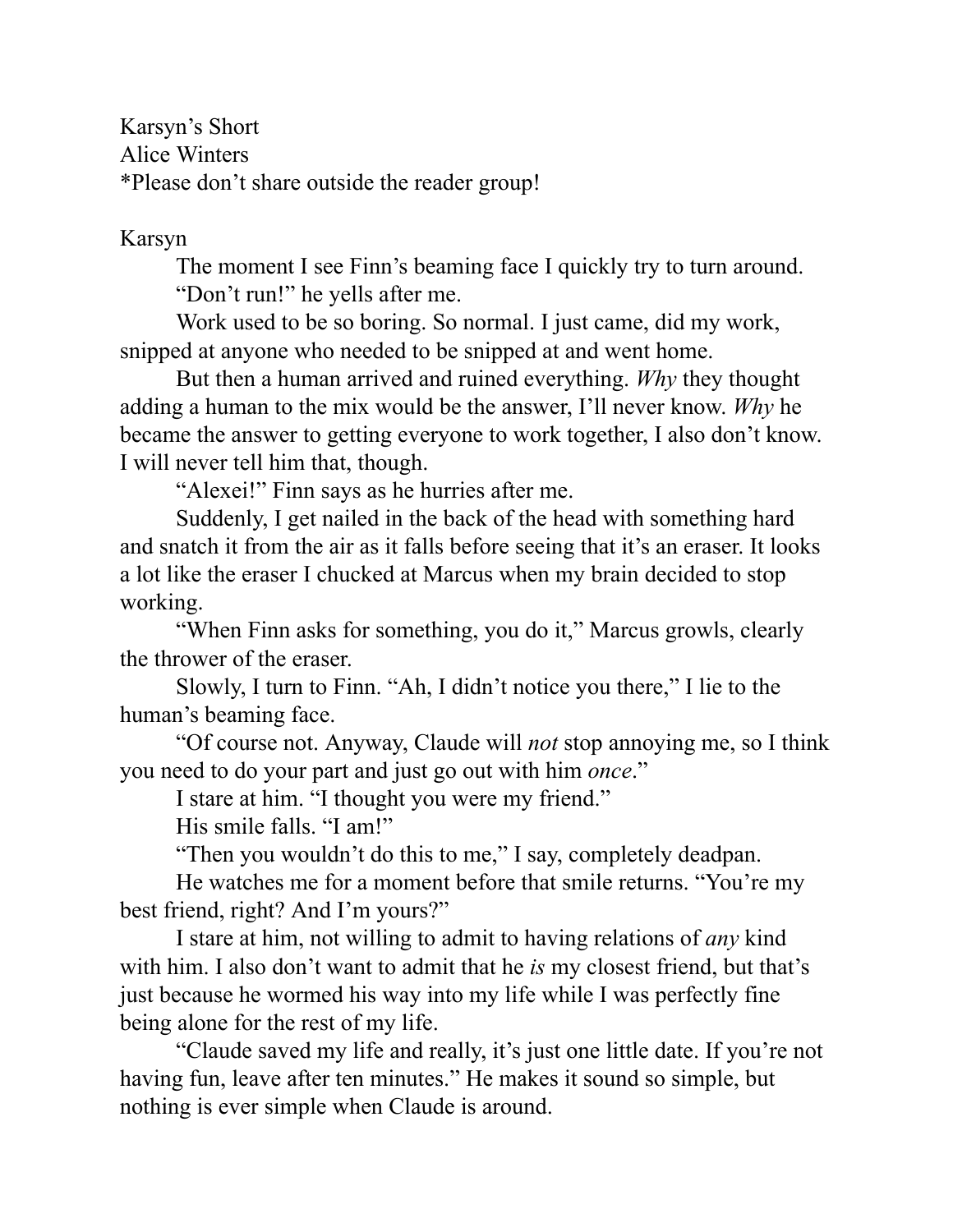"You are no friend of mine," I growl before rushing away, or at least trying to.

"I love you, Karsyn!" Finn yells after me.

I hurry out to my car where my phone beeps and I look down at the message from Claude, Marcus's brother and the most annoying man in existence. I *wanted* to block his number but with all of this going on with Finn, I didn't want to chance Claude needing to reach me for something important and I'd have him blocked because I can't stand him.

Asshat: My evening is free if you would like to join me for an hour or four.

This is never ending. Why doesn't he realize that I would never in my life be interested in someone like him? I can't stand it when people are flashy and annoying. He goes against everything I believe in. And even if he didn't… I've had enough shit to fill me for a lifetime. I'm done with all of that.

Asshat: One date. If it goes badly, I won't bug you for another.

I look up at the department as I see Finn walking out while hanging on Marcus, the man that nearly no one could get along with. He usually only talked to me and that's because I was the only one who would snip at him. I think we got our daily socialization by snapping at each other.

Me: Fine. I am doing this for Finn. Not you.

Asshat: Wait… are you serious? For real? Where do I pick you up? Do I pick you up now? Where are you? Is this a joke? Is it April first? Is this Finn? Is there a gun against your head? Is this a cry for help?

Me: The only one I need saving from is you. I'm driving myself so I can leave after two minutes.

Asshat: I'm extremely excited that you're excited. I can't wait. Where you want to go? I'll take you anywhere you want to go.

Me: Send me the address and please don't show up.

\*\*\*

I arrive at the restaurant on time. Which is horrible, so I decide to wait in my car in the hopes he'll get annoyed and leave.

After ten minutes, I realize that I'm just putting off the inevitable, so I walk inside dressed like I'm going to a funeral. I wanted my clothes to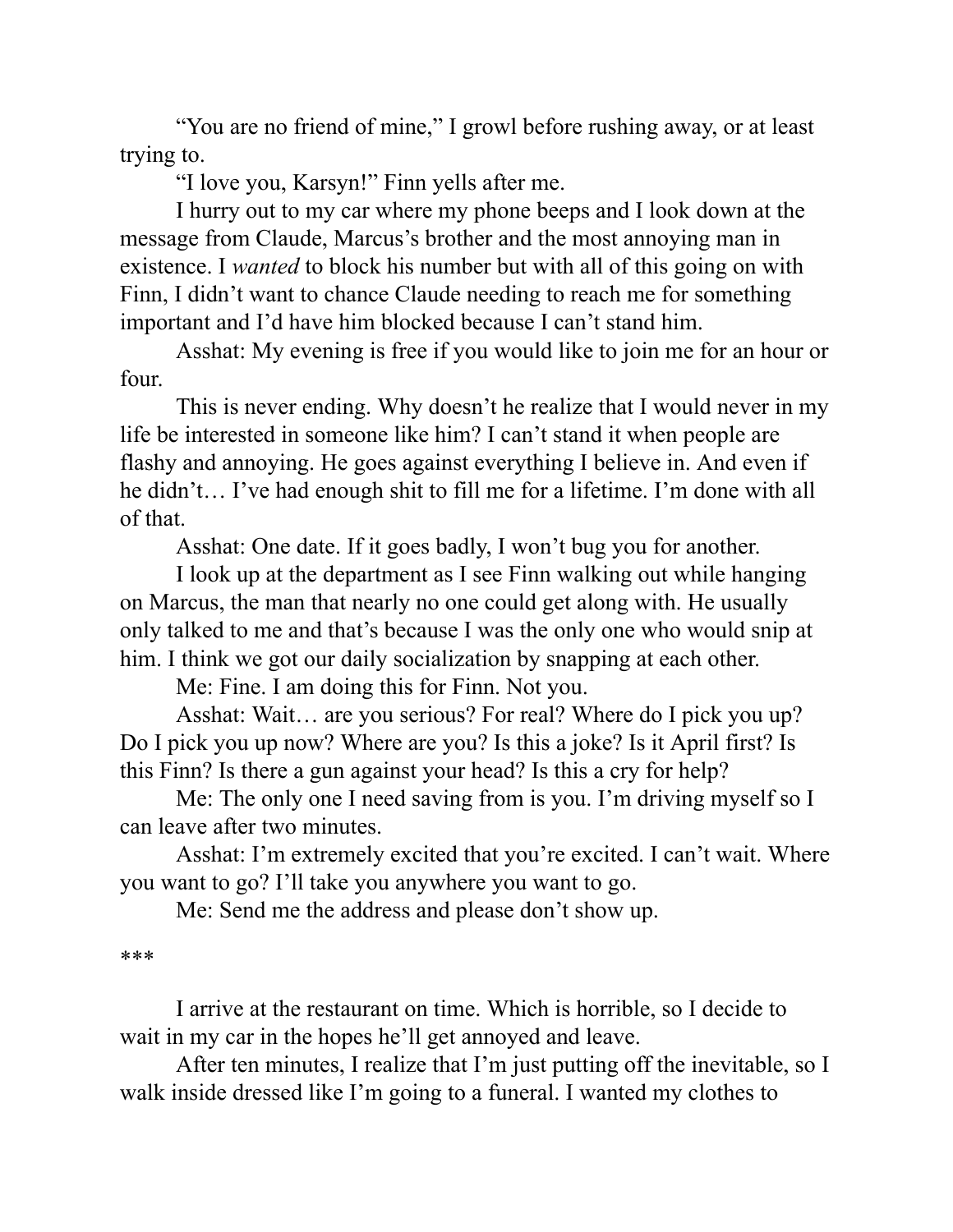reflect my mood, so I went with black pants and a black button-up. I'm also decked out in police gear so it's clear that I could put him down if I need to.

The hostess smiles at me. "Just one?"

I glance beyond her to see if I can find Claude but that was absolutely foolish to even do. There's no way I could miss the man *beaming* at me in a lime-green vest over a yellow button-up. He looks gaudy as hell and my attitude immediately sours when I see him.

"Sir?"

"I already have a table from the depths of hell," I grumble as I slowly walk toward Claude. I feel like I'm walking to the guillotine and the way he's just *smiling* irritates me. No one's that happy dealing with me.

The moment I near the table, he hops up and pulls my chair out like I can't figure out how to do that alone.

"I'm so glad you could finally make it. You're a very busy man!" he says, like I hadn't just been going straight home every night and staring at the TV or reading a book.

I sit down and he decides he also has to push my chair in. Instead of letting him, I plant my feet and push against him. He's too determined to keep pushing, so he shoves a little harder, but I'm determined not to let him win.

"Let me just push in your chair for you," Claude says through gritted teeth.

"I'm pretty sure I can do it myself."

"Yes, but I want to be nice and you won't let me be nice."

And that's when I remember Finn telling me about how Claude nearly sacrificed his life for him, so I lift up my feet. The issue is I wasn't thinking about how hard I'd been pushing *against* Claude so when I lift my feet, he practically *throws* me into the table. My body slams into it and the legs fling up and teeter. Everything on the table slides off as I flail and Claude barely manages to catch me before I crush the table.

I slowly stand up and look back at Claude who stares at me for a split second, then beams at me before quickly righting the table and tableware. The he sits back down like nothing happened. There's wax from the candle melted across the surface that Claude nonchalantly drops a napkin on top of.

"So, Alexei—"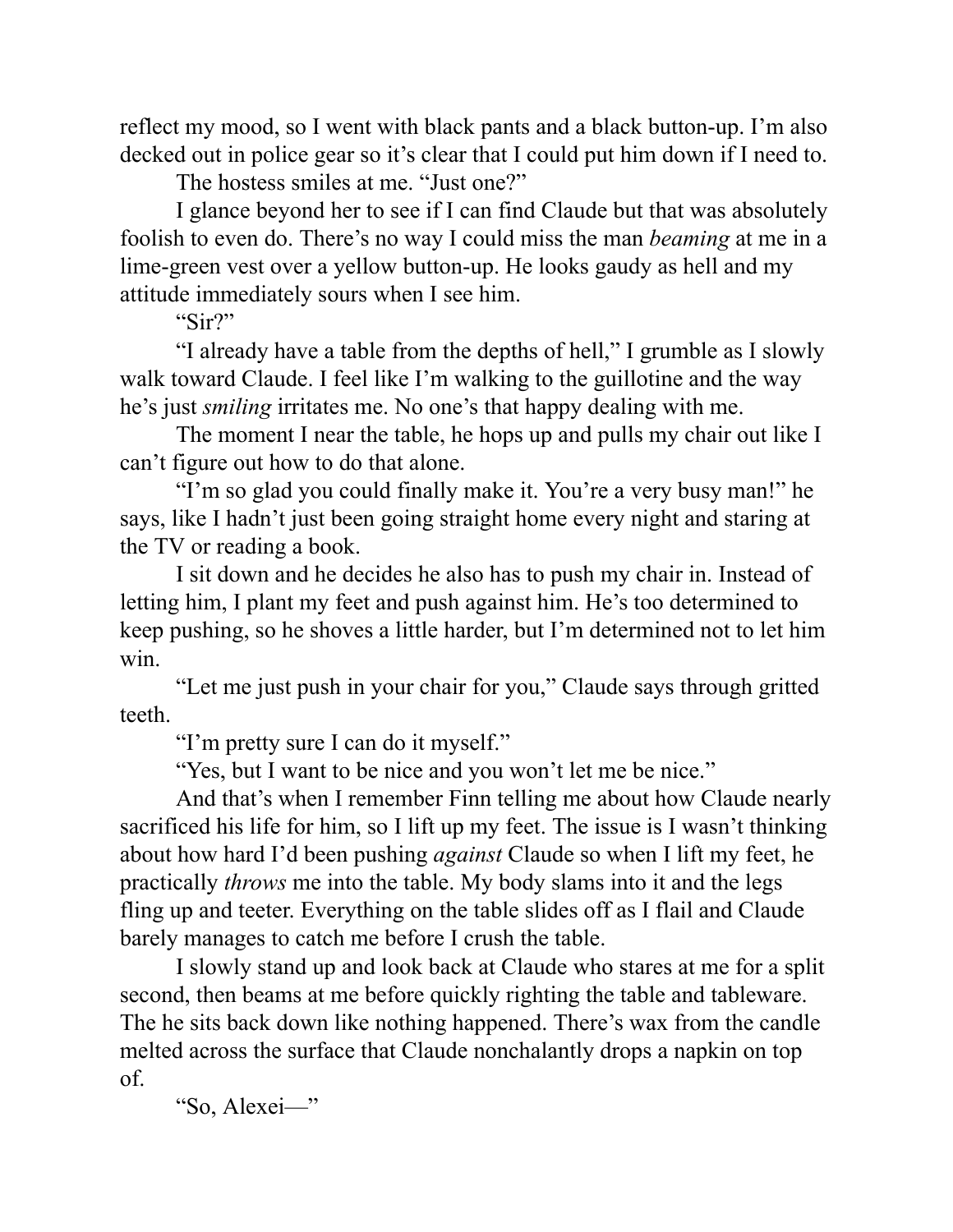"Only friends are allowed to call me Alexei."

His eyes get huge as his smile widens. "I'm your friend?"

Dammit. Of course that's how he would take it. "No, I'm saying you should call me Karsyn."

It's clear he's no longer comprehending what I'm saying. He's in some euphoric fantasy where I'd call him friend. I'd be better off speaking Russian to him for the level of comprehension he's currently possessing.

"What would you like to drink?" he asks as he slides a menu over to me.

"Blood."

"Yes, but what kind?"

"Blood kind." I have to hand it to the man, he *never* gets deterred.

"Yes, but there are different types. That's what makes this place so special," he says as he shows me.

I flip it open, slightly confused on why I can't just order blood and even more confused when I see the strange names listed for each thing. "Are these the names of the humans they killed to get it?" Clearly, I'm joking since it's not exactly legal to kill off humans for blood.

He looks horrified. "No… they're like… fancy names!"

"Uh-huh. I'll take blood."

He slowly pulls the menu from my fingers before flipping it around to face him. "How about I pick? I'd love to pick for you."

"Will it be your blood? That could be good."

He grins at me. "No, no it won't. I'll pick for you."

"I want it to be expensive."

"I'll pick the perfect one."

The waiter comes up and Claude orders something for himself and then says, "And my strikingly handsome date will have the same. Isn't he just gorgeous?"

The waiter just gives a polite smile and hurries off as I contemplate murder. I've worked in law enforcement for many years and I've hunted down every type of criminal, so I can't help but wonder if I could get away with murder. I think I'd be good at setting up the crime scene, honestly. And really, what better specimen than Claude? He has no close family. If he disappeared, Marcus would just assume he went off on his own again… ah shit… but Finn. Finn likes him for some reason.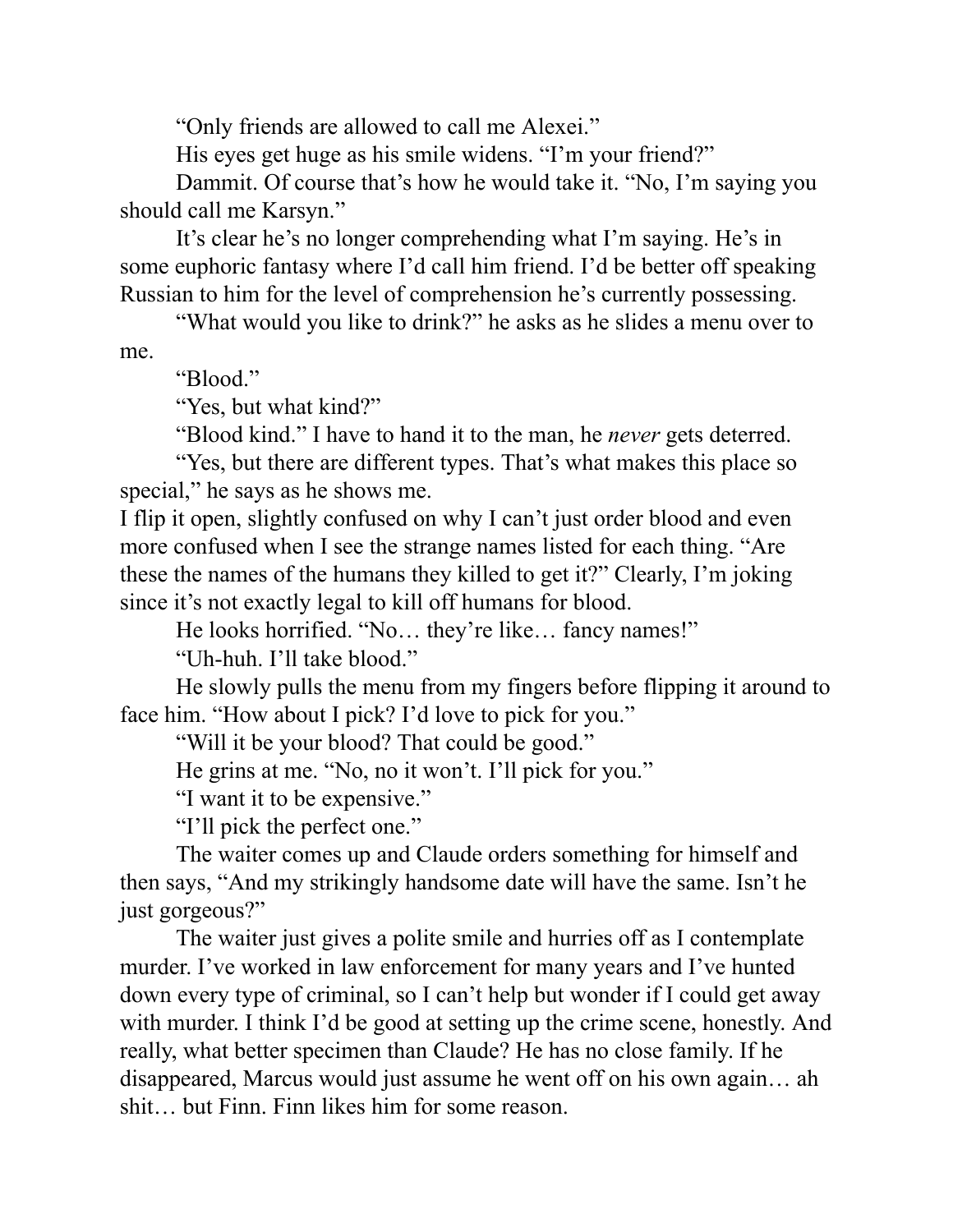"Oh no," Claude says before glancing down at his lap. "I mean. You are… an… adequate person. Yes!"

I narrow my eyes as I question if Claude is malfunctioning. He *has* to be malfunctioning. "How are you related to Marcus?" I ask.

"Twin, of course. I was born first, as I'm sure you've already noticed."

I'm not sure how that would be clear, but maybe it's because he's said it more than once. "Hmm…"

"What about you? Tell me about yourself! Maybe your childhood?" "Uh… yeah, no."

He just keeps smiling before glancing down again. "Okay. What would you like to talk about, then?"

Why does he keep looking down? What's so exciting about his crotch that he has to reference it before talking? Why am I getting so irritated by it? I grab onto the knife that's laid out for the humans who dine here and fiddle with it as I say, "Why me? Why did you spin around in your weird clothes and go 'I want to harass *that* one'? I don't like people or dates or any of this nonsense. But you're so persistent."

He seems thoughtful for a moment. "Honestly, I don't date either, but there was something about you. And then the way your accent went right— Your..." He glances down again. "I lick... like... it!"

What the hell is he doing?

I reach across the table and grab his arm before yanking it toward me and looking down at it. It looks like he wrote a fucking book on it. "What is this?"

He has literal bullet points inked into his skin from what looks like a Sharpie.

Things to not say or do:

- Don't constantly call him sexy or other things. You can tell him he looks nice but you're not going for a hookup.
- Leave his accent alone. It's clear he hates compliments from you.
- Dress normal.
- Try to be someone other than yourself.
- Keep him away from sharp objects.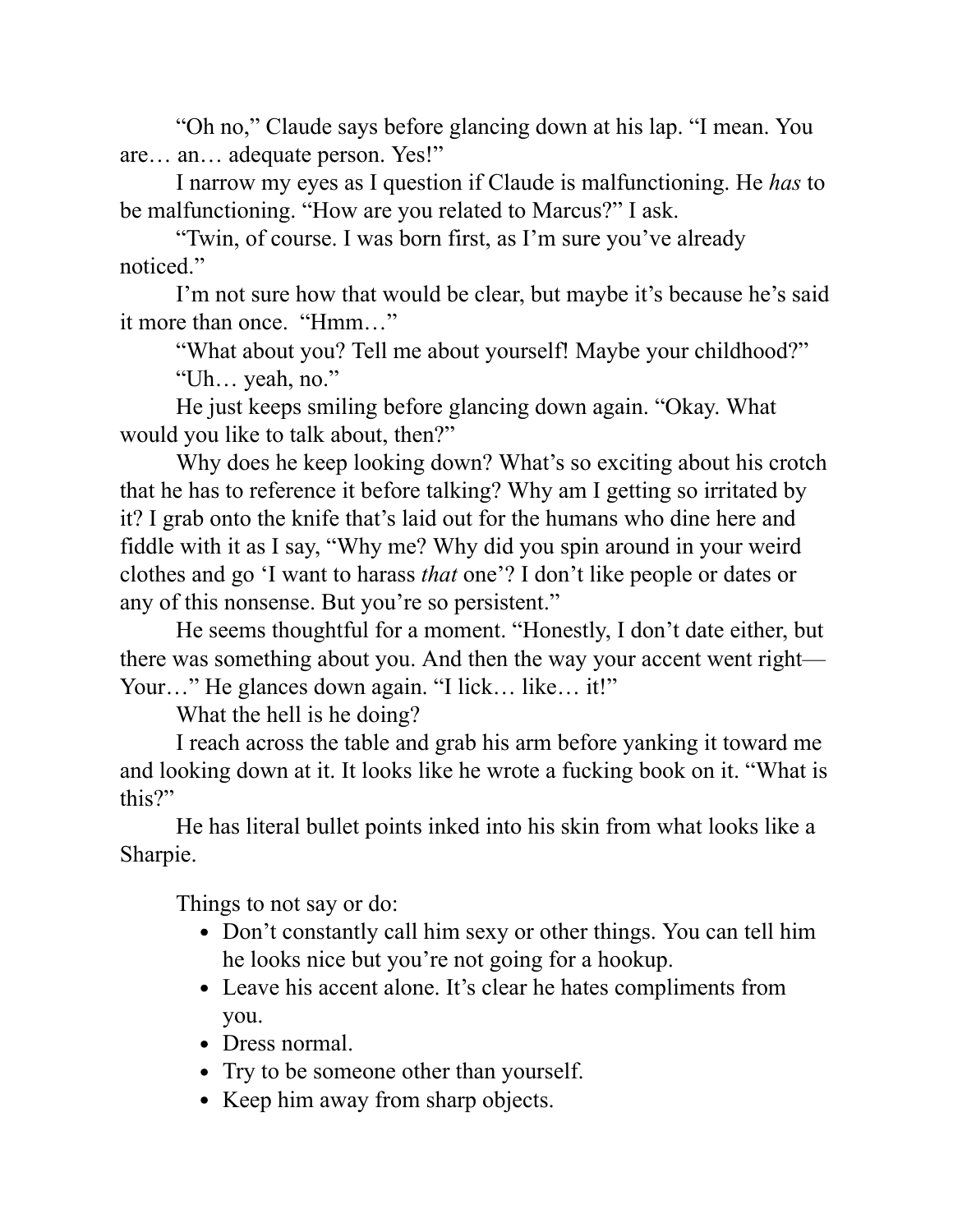- Don't forget he hates how annoying you are, so don't be annoying.
- Just pretend to be like me.

"Are these… notes? Is this like a quiz you're trying to cheat on?" I ask.

He shrugs. "I don't know! I told Finn you finally agreed and he gave me a list of things not to do. It was confusing, so I asked him to write it down on my arm so I could refer to it."

"Do you really want to be with someone you have to take notes to go on a date with?" I ask. "Why don't you just find someone who fits you?"

"You intrigue me."

"You're intrigued because I won't immediately sleep with you. Besides me, when's the last time someone turned you down?" I ask.

"Finn!"

"Besides Finn."

He seems to think about it for a ridiculously long time. "About ten years ago there was this guy who was extremely straight and… wait… no… I slept with him too. Never mind. I don't really recall."

Of course he can't. "See? You're fixated on me because you want to sleep with me."

"No! Not really!"

I sigh, not getting any of this. But it's just one hour of my life ruined. That's all it'll ever be.

"Why do you have to keep me away from sharp objects? Do I look like I'll just fall on them?" I ask.

He waves at the knife in my hand. "You look like you're ready to murder me."

"That's because I am," I say with a grin. "How would you like to die, Claude?"

His eyebrows knit. "Not at all, if I get a choice."

"That's no fun. But you said I could do anything I wanted on my date with you."

"I'm starting to think our ideas of fun are vastly different, but that's okay! Opposites attract!"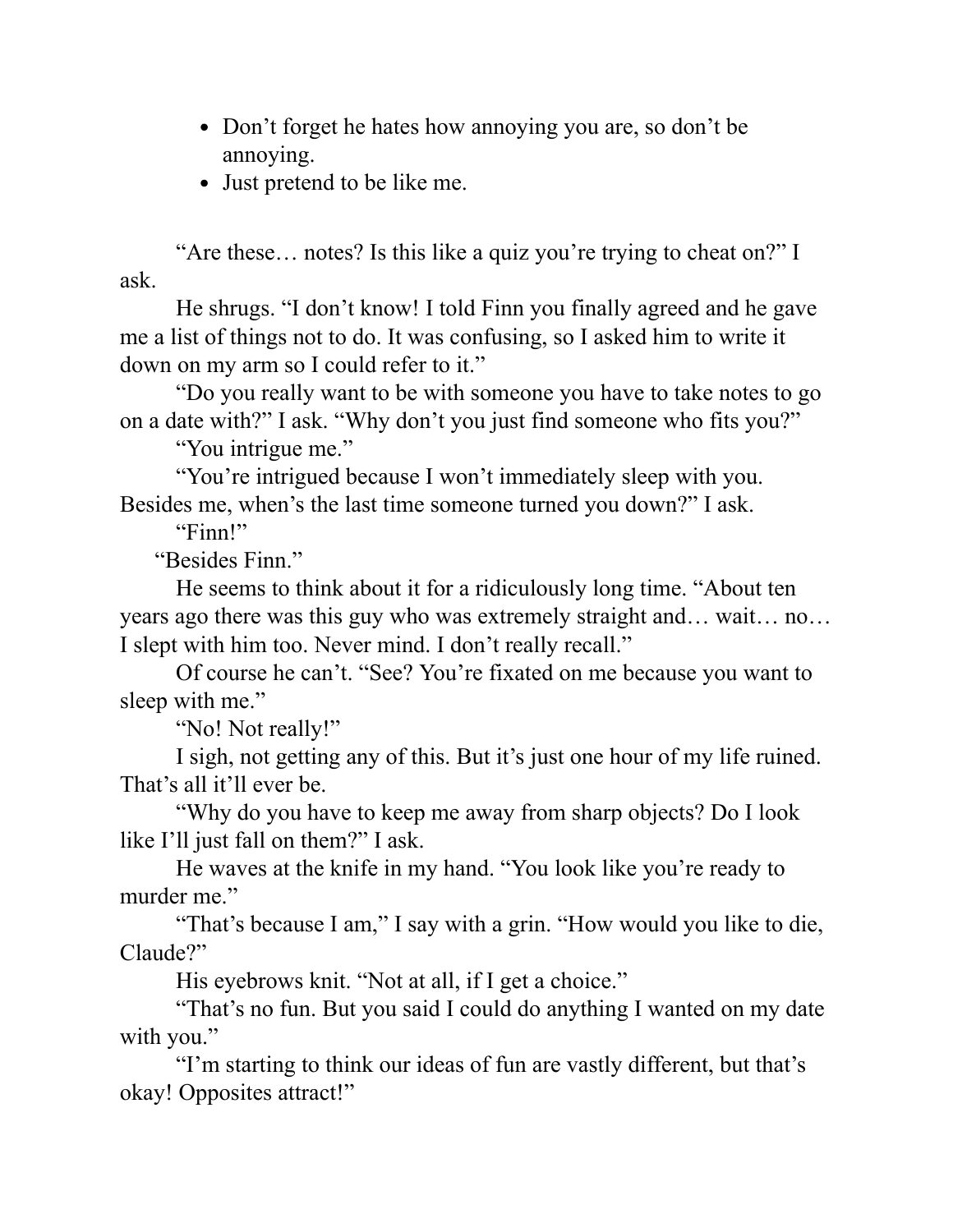"Hmm…" I growl, not convinced. "Hold on, what's on your other arm?"

On the other arm is a different list.

Things to say or do:

- Tell him you like him but don't confess your undying love or try to sleep with him.
- Find things in common.
- Harass him just a little. He likes minor harassment.
- Ask him fun questions like: What are your hobbies? Is Finn the best person ever? What kinds of movies or TV shows do you like to watch? Do you really have a house full of mannequin legs?

"I might murder Finn," I growl.

"Why? He was really helpful! He's like Cupid and it's so cute. I'm not very sure about the mannequin legs but to each their own. This one time I dated this guy with an obsession with wigs. Not like he was wearing them to look nice or anything. He just liked collecting them and hanging them everywhere."

I stare at him before shaking my head. "Wow, okay. But no, I don't have any mannequin legs in my house at all."

"Oh, that's good. I was prepared to embrace it but wouldn't mind if I didn't have to."

"Hmm…"

The waiter returns and sets our glasses down before asking if we need anything else. Why it took five years to pour blood into a glass I'll never know, but I thank him and shoo him off with my hand, the one with the blade in it.

I take a sip and stare at Claude who is back to reading his arm. "This tastes no different than regular blood."

"It's infused."

"With?"

Claude shrugs. "I don't know. Infusion."

"Did you read what it was?"

"It was the most expensive one, so I thought you'd like it the most."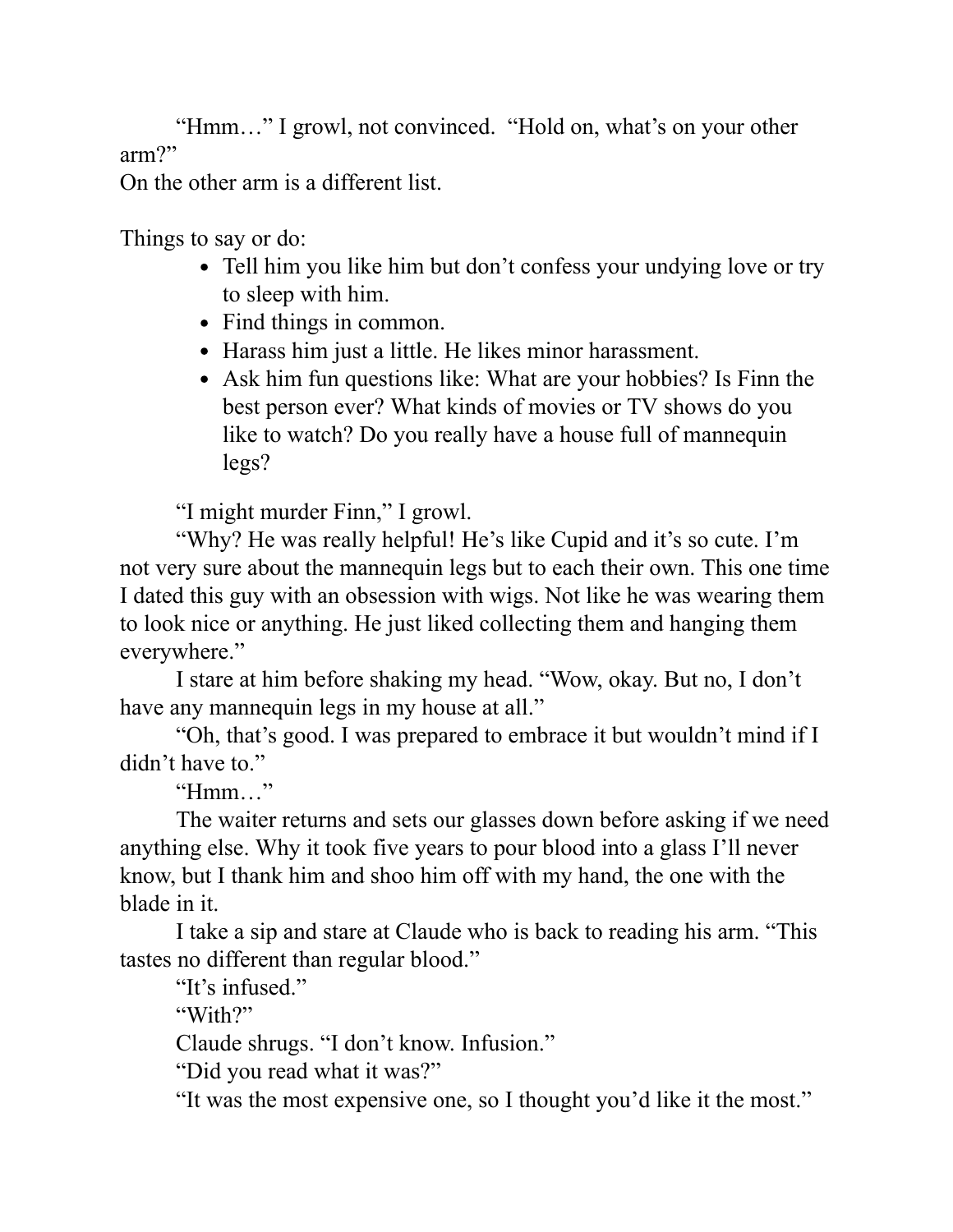"It's probably like the blood of hooker nuns or some shit that they're jacking up for people like you to toss money at."

He takes a sip. "I love hooker nuns."

I snort as I swirl the blood around. "So what's next on your arm list? I see you eyeing it."

"Talk about hobbies. What are your hobbies, Alexei?"

"Good question," I say like I'm not being sarcastic as hell. "I love beheadings. They just brighten up my day. When I don't have the opportunity to behead, a good round of torture is like a midday snack to me."

"You can torture me, if you want."

"Would you let me tie you up?" I ask while trying my hardest not to be amused.

"Of course!"

"Alright, let's do that after we're finished here, then!" I say.

"I look forward to it. What about, in exchange, you talk dirty to me in Russian!"

"Which arm is that on?" I growl.

He looks at them. "The Things Not to Do arm. But a little Russian dirty talk has never hurt anyone."

"It hurts me."

"Just say, 'I'm a sexy beast' in Russian."

I stare at him.

"What about, 'You're a sexy beast,' but in Russian?"

"Let's go back to hobbies. My current hobby is not speaking Russian."

He nods like he approves.

"Are you enjoying this? Was this worth the weeks of torturing me?"

He smiles at me and it looks so genuine on him. "It is! Look at all the people jealous of us."

I look around but I only see wary looks from people side-eying my knife. "Uh-huh." I down the rest of the blood and see that he does the same. "Ready to go?"

"We've been here ten minutes."

"Ten minutes longer than you probably were ever going to get with me."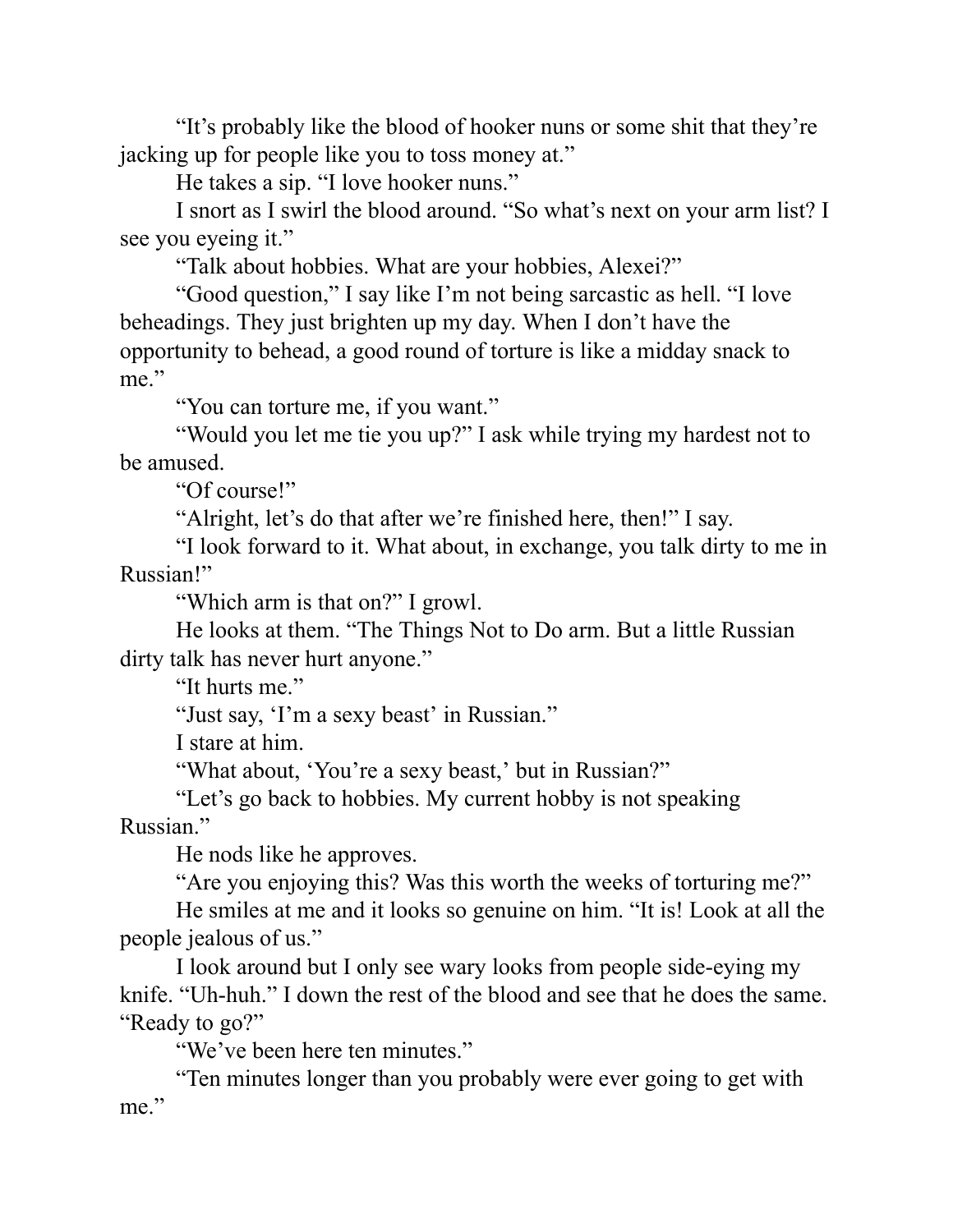He grins. "Sure."

He pays, of course, and then we head outside to where I'm planning on escaping to my car, but he points behind us. "There's a park back there where we could go for a walk."

I glance back at the park as a teeny tiny stupid voice in the back of my head reminds me that I really have nothing better to do. "Why? Are you planning on killing me and wearing my skin?"

"I hadn't considered it, but it's not a shabby idea," he says.

"Fine," I say for some reason. Maybe it's because I feel bad that I'm planning on running after ten minutes. Or maybe it's because I honestly have nothing better to do.

So I follow him as we take the path behind the building and into the park. This end of the park is much more of a nature walk, which means we mostly pass people walking dogs or going for a jog.

"Do you live here?" I ask.

He shrugs. "I don't know. I just wander, mostly. I came here since it's where Marcus is. I always felt like there was something beyond what I was doing. I get wrapped up too much in books and history, but honestly, where has that gotten me? What about you? Been here long?"

"Not long enough." But I'm not unraveling any of that.

He turns and heads out toward a pond. "This is why I brought you here. I thought that maybe a baby goose would just wash away that scowl." He points at a fluffy gosling swimming around with its family.

"Like to eat?"

He looks absolutely horrified by my joke and I can't help but love it. "No… just… to look at."

I fold my arms over my chest. "What if you caught me one? I might actually enjoy this date if you caught it for me."

He's wary and I'm unsure why until he says, "Are you going to eat it?"

I raise an eyebrow. "No, I'm not going to eat it!"

"Alright—"

"Wait, I want that one," I say as I point to one. They all look the same but if I'm going to send Claude off on a goose hunt, I want to make him work for it.

"Which one?"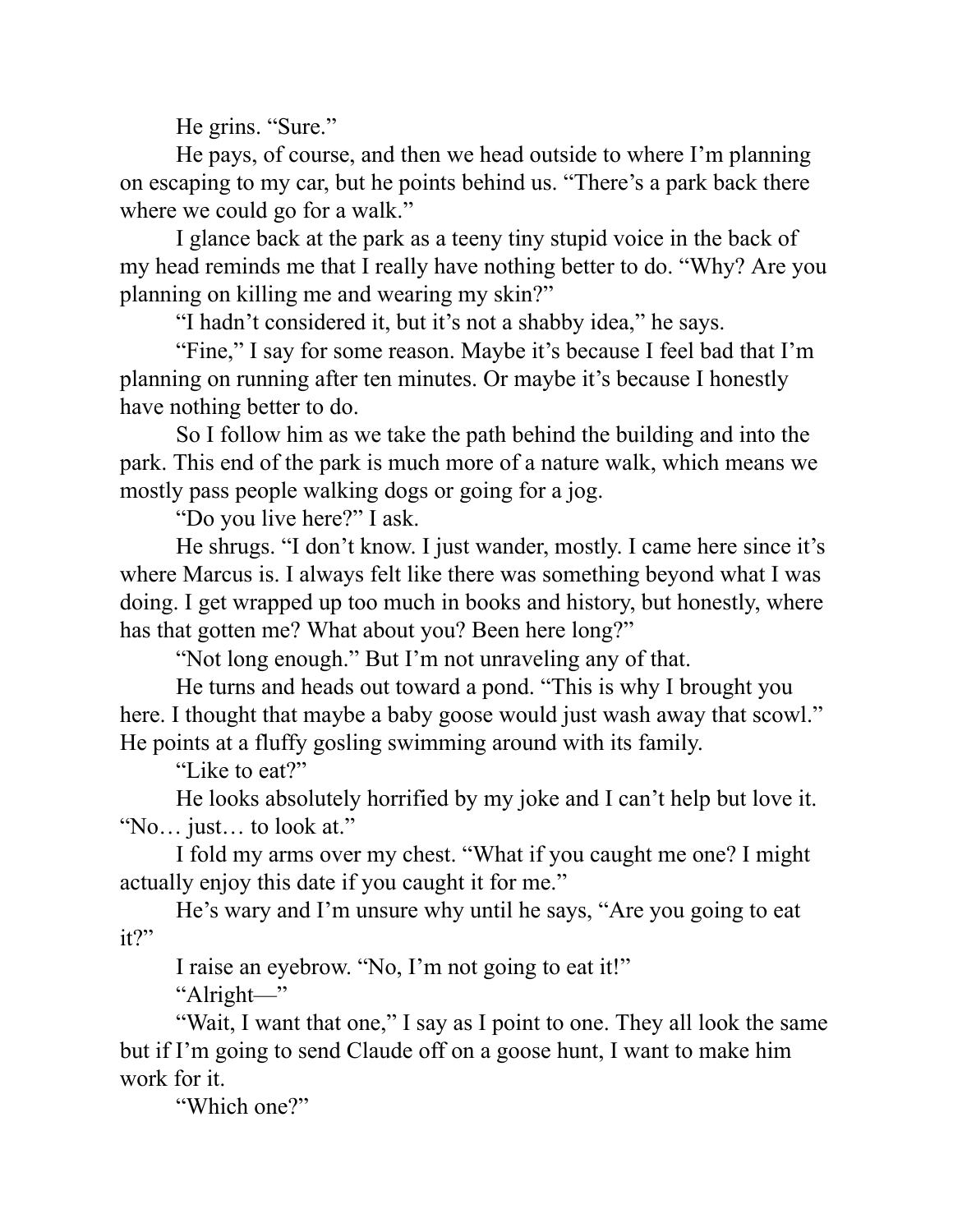"The one right there that looks different from the rest." They all look the same.

He stares at them, then must feel confident in his choice because he takes his shoes off and heads for the pond. He returns in a split second, gosling in his hand. It's livid, screaming as loud as it can as he holds the tiny ball of fluff. "Is this the right one?"

"If it isn't, are you going to catch me another?" I ask.

"I would."

"You're so strange," I say as I reach out and touch the tiny thing's fluffy head.

He's beaming at me, like he's proud of his accomplishment, and honestly, I'm weirdly pulled in by the look. It's not the cocky look he generally wears when he spouts stupid shit. Why the hell does it matter? What a stupid thought.

That's when I notice that mama goose is *pissed* and headed right this way. Either Claude's ears don't work or they've been shattered by the noise the baby is making because he doesn't notice until she flies into the air and bites him right in the ass.

I cackle, way too pleased as he leaps through the air. He tries putting the gosling down but she goes for his head, so he snatches her out of the air. Now he's holding a gosling in one hand and a goose in the other and I'm laughing far too hard as it snaps at his face and hisses. He puts the baby back in the water.

"There! Now fuck off!" he says, but the moment he lets go, the goose decides that the only way to make this better is for him to die. "Alexei! Alexei, help!" he says as he rushes ten feet away. The goose doesn't care what speed he goes, she will bathe in his blood.

Eventually he puts enough distance between him and the goose that she waddles back to the pond and the highlight of my evening is over with.

My phone rings and I see that it's Claude.

"Hello?"

"Come away from the pond," he urges. "And bring my shoes."

I glance down at his shoes that I would prefer not to touch. They look brand-new and stupidly expensive. "Why?"

"So that thing doesn't murder me!"

"But I like it here. It's nice and quiet."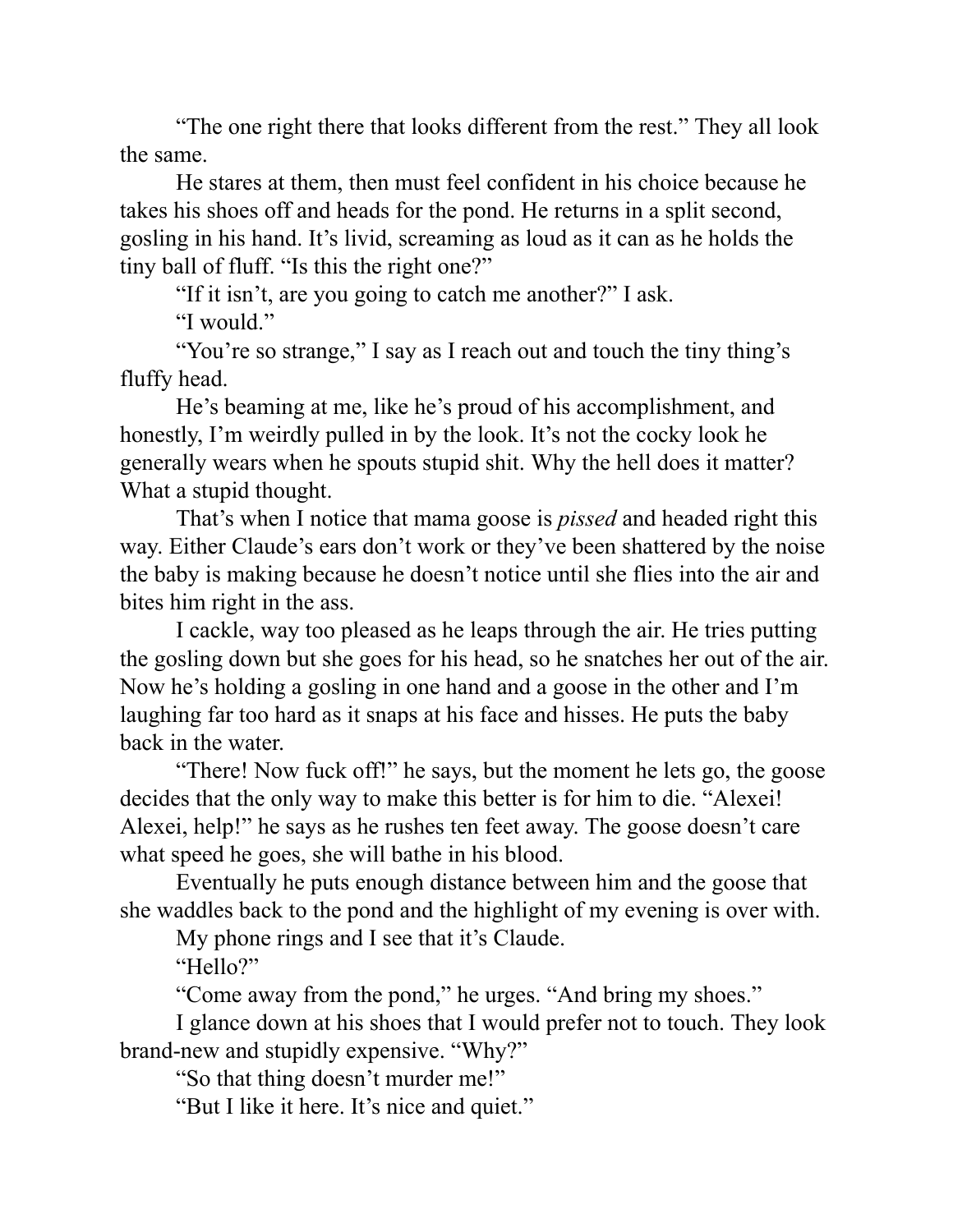He sighs. "Well, every time I try to go back to you, she comes after me."

"You shouldn't mess with animals."

"You suggested it!"

I'm grinning as I say, "Maybe."

"Did you watch her come after me?" he asks, sounding slightly pitiful.

"I did."

"I was violated by a goose. Her beak bit my asshole."

I grin wider at the thought. "Only action you're going to get on this date."

"Come to me!"

"You're not cute when you whine."

"Am I cute when I don't whine?"

A little. "No," I say as I walk away from the pond to find Claude hiding behind a tree. "Wow, hiding from a little goose."

His eyes get huge as his hands start flailing about. "Little? That thing had to have weighed a hundred pounds."

"Geese don't weigh a hundred pounds!"

"That one did!"

"Well, that was no doubt the best part of the date. Thank you for the laugh. I haven't laughed like that in a while."

He smiles at me, all signs of distress gone. "As long as you had fun." "Good. Now I need to go home."

"Do you want to go on a second date?"

"No."

Claude sighs. "But this one went well, didn't it?"

"No."

He sighs again while looking disappointed. "Why are you so stubborn?"

"I don't want to date anyone, Claude! No one. Not you, not someone else, not a vampire, not a human. I just don't want to date."

He kicks a stone as we walk back toward the cars. "Okay. I get that. How about we do things as friends, then? I have like one friend besides Finn."